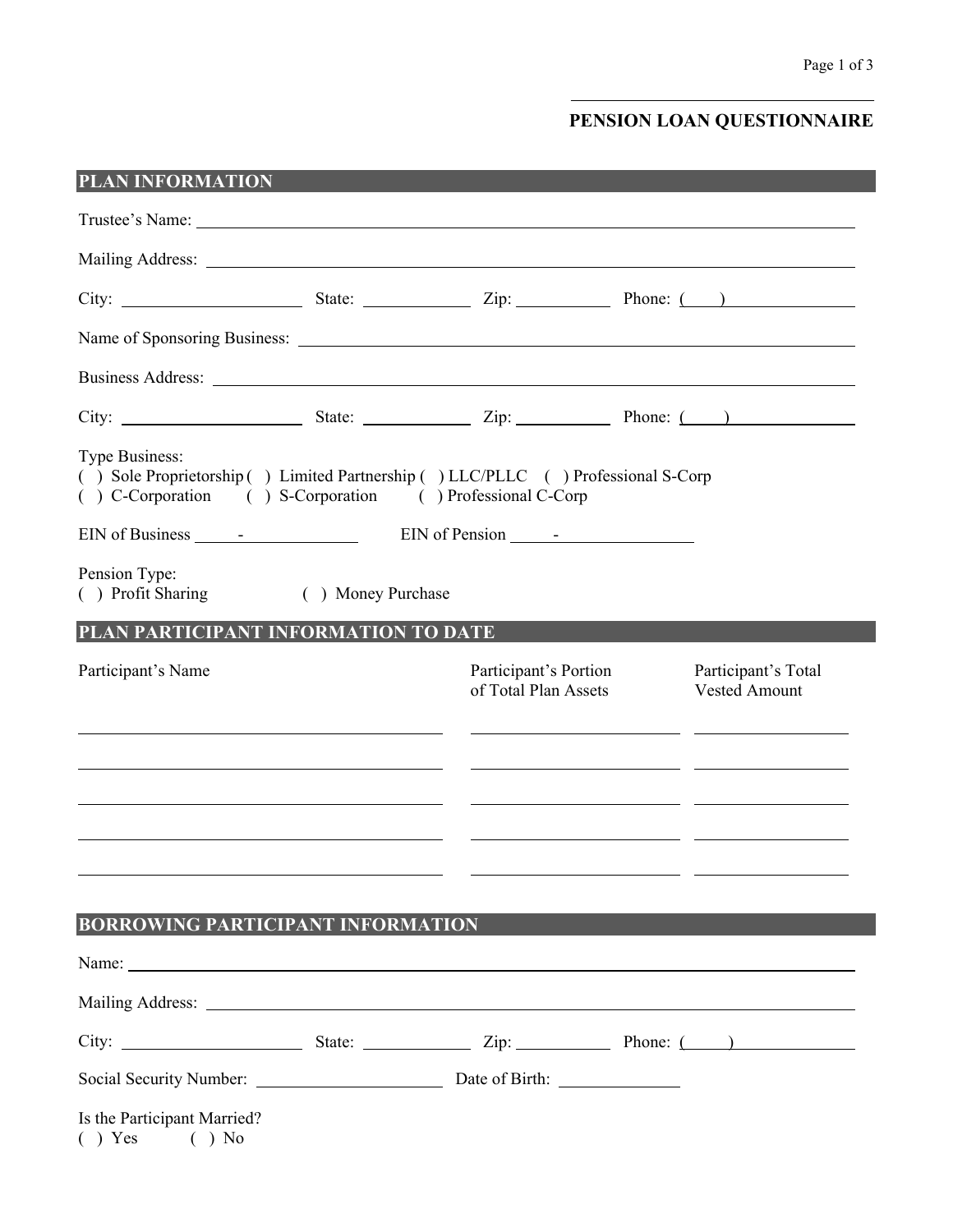## **PENSION LOAN QUESTIONNAIRE**

| <b>SPOUSE INFORMATION (IF APPLICABLE)</b>                                                                                                                                       |                |                                                          |                                                                                  |  |  |
|---------------------------------------------------------------------------------------------------------------------------------------------------------------------------------|----------------|----------------------------------------------------------|----------------------------------------------------------------------------------|--|--|
|                                                                                                                                                                                 |                |                                                          |                                                                                  |  |  |
|                                                                                                                                                                                 |                |                                                          |                                                                                  |  |  |
| <b>LOAN HISTORY</b>                                                                                                                                                             |                |                                                          |                                                                                  |  |  |
| Has the Participant Ever Taken a Loan from the Plan?<br>$( )$ Yes $( )$ No                                                                                                      |                |                                                          |                                                                                  |  |  |
| If Yes, please provide the dates, loan amounts, and loan terms for each loan received from this Plan.                                                                           |                |                                                          |                                                                                  |  |  |
| Date Loan Taken                                                                                                                                                                 | Amount of Loan | Term of Loan                                             | <b>Outstanding Balance</b>                                                       |  |  |
|                                                                                                                                                                                 |                |                                                          |                                                                                  |  |  |
| <u> 1989 - Johann Barbara, martin amerikan basar da</u>                                                                                                                         |                |                                                          | <u> 2000 - Jan James James (h. 1980).</u><br>1900 - James James James (h. 1900). |  |  |
|                                                                                                                                                                                 |                |                                                          | <u> 2000 - Andrea Andrew Maria (h. 1976).</u><br>2001 - Andrew Maria (h. 1982).  |  |  |
| <u> 1989 - Johann Barbara, martxa amerikan personal (</u><br>(Please attach an amortization schedule for each prior loan taken from this Plan. Please provide documentation for |                |                                                          |                                                                                  |  |  |
| all deviations from this schedule, including both early and late payments.)                                                                                                     |                |                                                          |                                                                                  |  |  |
| <b>LOAN INFORMATION</b>                                                                                                                                                         |                |                                                          |                                                                                  |  |  |
|                                                                                                                                                                                 |                |                                                          |                                                                                  |  |  |
|                                                                                                                                                                                 |                | (Not to exceed five (5) years)                           |                                                                                  |  |  |
| Date Loan to be Taken:                                                                                                                                                          |                | (Must occur on the $1st$ or $15th$ of the month)         |                                                                                  |  |  |
|                                                                                                                                                                                 |                |                                                          |                                                                                  |  |  |
|                                                                                                                                                                                 |                |                                                          |                                                                                  |  |  |
| Account Number(s) from which loan funds are to be drawn:                                                                                                                        |                |                                                          |                                                                                  |  |  |
|                                                                                                                                                                                 |                |                                                          |                                                                                  |  |  |
| <b>TRUSTEE SIGNATURE</b>                                                                                                                                                        |                |                                                          |                                                                                  |  |  |
| The Plan Trustee has reviewed the loan information.                                                                                                                             |                | Date: $\frac{1}{\sqrt{1-\frac{1}{2}} \cdot \frac{1}{2}}$ |                                                                                  |  |  |
| Trustee(s) Signature:                                                                                                                                                           |                |                                                          |                                                                                  |  |  |